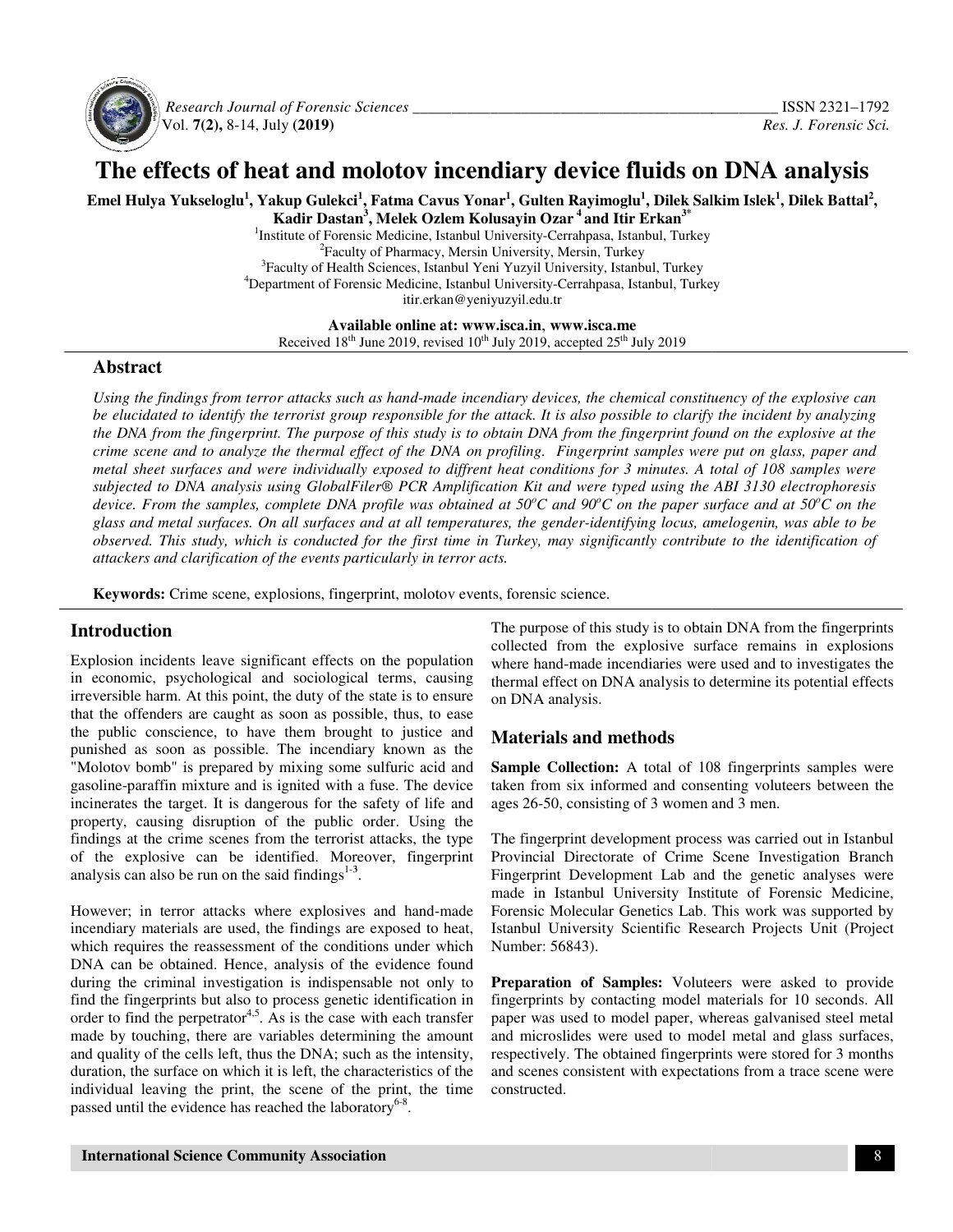For each research participant; a total of 108 samples were taken. Samples numbering 18 were taken from the fingerprints exposed to heat only; 18 samples were taken from the fingerprints left on surface, contaminated with molotov fluid and exposed to heat; and 18 samples were taken from the fingerprints left on the surface 1 minute after being immersed in molotov fluid and exposed to heat. As for the control group, the buccal were obtained.

**DNA Analysis:** The DNA analysis process of the study consists of six phases, namely; the collection of swab samples from surfaces, DNA isolation, determination of the amount of DNA, PCR phase, electrophoresis of PCR products in ABI PRISM  $@$ 3130 genetic analysis device and analysis of the postelectrophoresis data.

**Collection of Swab Samples from Surfaces:** Swabs immersed in double-distilled water were used to collect samples from the surfaces used in this study.

**DNA Isolation and Quantification:** DNA isolation was performed using silica-based QIAamp® DNA Micro Kit (Qiagen) commercial kit. Quantitation of DNA isolates was performed using Qubit® fluorometer with Quant-iTdsDNA HS (High Sensitive) Assay kit (Invitrogen).

**PCR Analysis:** DNA samples isolated by GlobalFiler® PCR Amplification Kit (Life Technologies) were amplified using Gene Amp 9700 (Life Technologies) instrument. PCR parameters were as follows: incubation at 95ºC for 1 minutes; denaturation at 94ºC for 10sec., annealing and extending at 59ºC for 90sec., (for 29cycles) and final extension 60ºC for 10 minutes.

**Electrophoresis typing:** A four capillary ABI PRISM® 3130 Genetic Analyzer (Life Technologies) electrophoresis device was used in this study. A mixture of 0.4µl of GeneScan™ 600 LIZ® Size Standard (internal standard) and 9.6 Hi-Di Formamide was prepared for each sample. The PCR product  $(1)$  and the formamide size standard mixture  $(10)$ ul) were added to each well. MicroAmp® Optical 96-Well Reaction Plate containing the mixtures was placed in the device. Electrophoresis of the samples was carried out in 36cm capillaries and using polymer POP4 (Life Technologies).

**Data analysis:** The raw data obtained from the samples at the post-electrophoresis stage were displayed, typed and evaluated using GeneMapper® ID-X software v1.4 (Life Technologies) analysis program. Informative profiles were recorded as >24 alleles called (plus Amelogenin) that match the donor.

#### **Results and discussion**

A negative control was used to check the presence of contamination in studies conducted with the GlobalFiler® PCR Amplification kit. No amplification was observed in the

negative controls. In order to ensure proper function and adequate accuracy of the GlobalFiler® PCR Amplification kit, the positive control available in the kit was compared with the profiles available in the control kit. The mean and standard deviation of the RFU values of the highest peaks obtained from all samples were calculated. Analysis threshold values were defined to be 50 RFU by calculation. The standard deviation for allele peak sizes of all samples was calculated for repeatability study and the means of the standard deviation values were found for all loci. The mean value obtained from the averages of the standard deviations for all loci was 0.356.

According to the results achieved after processing in three phases, a complete profile suitable for comparison was obtained from the paper surface at  $50^{\circ}$ C and  $90^{\circ}$ C and a partial profile was obtained at  $110^{\circ}$ C and  $150^{\circ}$ C. As for the glass and metal surfaces a complete DNA profile suitable for comparison was obtained at  $50^{\circ}$ C and a partial profile was obtained at  $90^{\circ}$ C and  $110^{\circ}$ C. While partial profile was obtained from glass and metal surfaces at  $150^{\circ}$ C, no profile was obtained from the fingerprint samples which were contaminated with molotov fluid and then exposed to  $150^{\circ}$ C heat. From all surfaces exposed to different conditions, no DNA profile suitable for comparison was obtained at 200°C and 300°C. Gender specifying locus, amelogenin, was observed on all surfaces and at all temperatures.

The GlobalFiler™ Kit used consisted 24 regions (D7S820, D5S818, CSF1PO, D1S1656, D13S317, D2S441, D12S391, D10S1248, D18S51, FGA, D21S11, D8S1179, VWA, D16S539, TH01, D3S1358, AMEL, D2S1338, D19S433, DYS391, TPOX, D22S1045, SE33,6 Y-Indel) and included shorter amplicon regions than other identification kits used in the field.

Analysis of the results showed that amplicons yielding short products were more successful than regions yielding long amplicons, short loci gave more results. Genotyping results obtained from metal, glass and paper surfaces that were exposed to different pre-treatments and temperatures are shown in Table-1 on locus basis and their success rates in forming a complete profile are shown in Figure-1, 2 and 3, also on locus basis. The DNA profile obtained from paper surface exposed to 90°C heat following fingerprint, using GlobalFiler® PCR Amplification kit, is as shown in Figure-4.

Thanks to the rapid developments and the qualified specialists in the struggle against crime and criminals, it has become possible to conduct comprehensive and multi-lateral research on the evidence collected from crime scenes. By determining the type of the explosive or hand-made incendiary material from the evidence collected from the crime scene of the terror act, it is possible to identify the terrorist group responsible for such crimes. One of the important purposes of crime scene investigation is to investigate fingerprints in order to identify the offender. The presence of a fingerprint that could be used for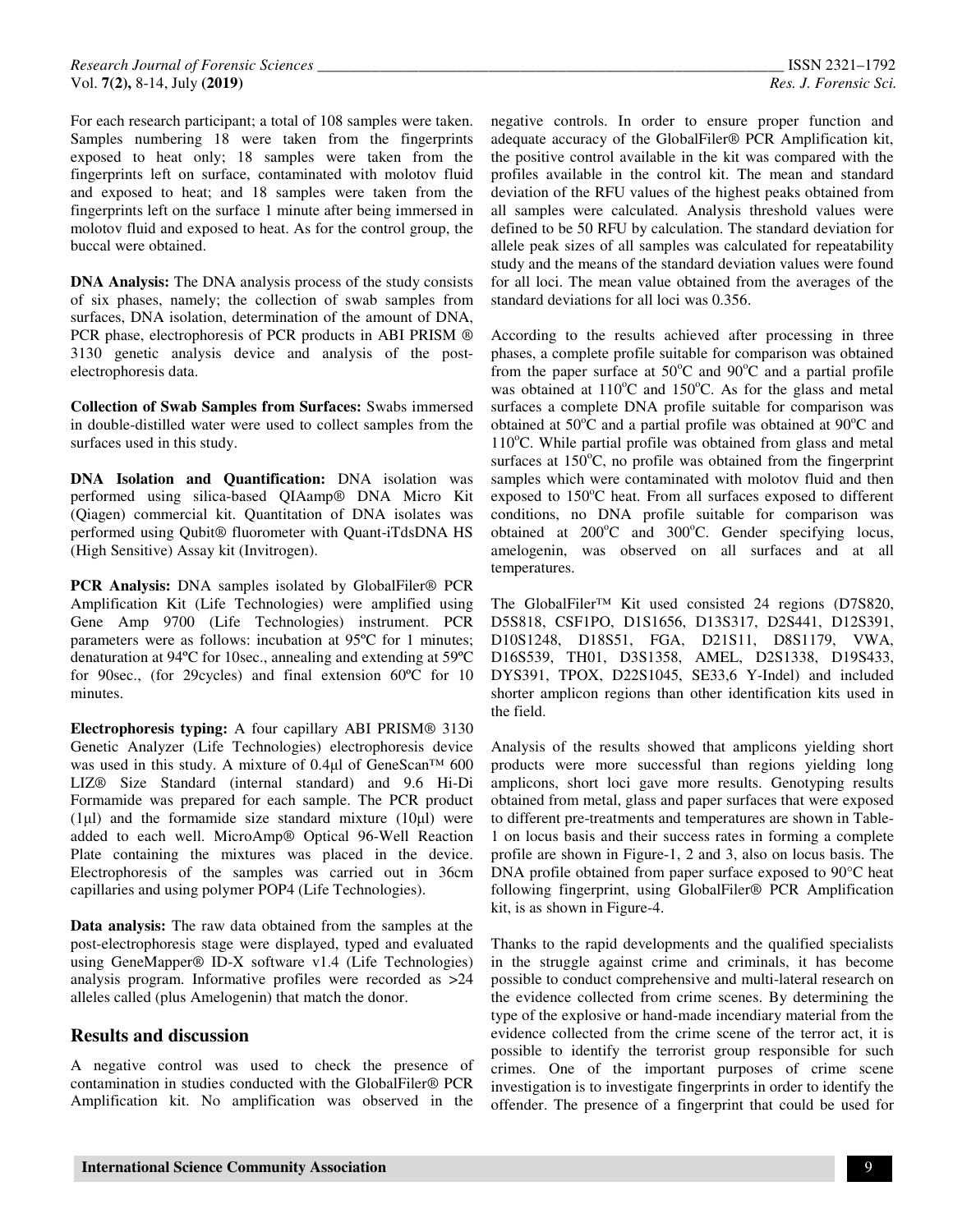#### *Research Journal of Forensic Sciences \_\_\_\_\_\_\_\_\_\_\_\_\_\_\_\_\_\_\_\_\_\_\_\_\_\_\_\_\_\_\_\_\_\_\_\_\_\_\_\_\_\_\_\_\_\_\_\_\_\_\_\_\_\_\_\_\_\_\_\_* ISSN 2321–1792 Vol. **7(2),** 8-14, July **(2019)** *Res. J. Forensic Sci.*

identification on materials found in crime scene is very important for understanding the crime and apprehending the criminals. In Turkey, approximately 25-30% of the fingerprints collected from crime scenes and brought to the laboratory are

reported to be not suitable for comparison<sup>9</sup>. When fingerprint comparison method is insufficient, other evidence from crime scene that may contain DNA are used.

| Table-1: Number of loci expected and observed for the DNA profiles obtained from different surfaces that were exposed to |  |  |  |  |  |  |  |
|--------------------------------------------------------------------------------------------------------------------------|--|--|--|--|--|--|--|
| different conditions                                                                                                     |  |  |  |  |  |  |  |

| Temperature |                                               |                            | $50^{\circ}$ C           | $90^{\circ}$ C | $110^{\circ}$ C | $150^{\circ}$ C | $200^{\circ}$ C | $300^{\circ}$ C |  |  |  |
|-------------|-----------------------------------------------|----------------------------|--------------------------|----------------|-----------------|-----------------|-----------------|-----------------|--|--|--|
| Surface     | Treatment                                     | Number of Loci<br>Expected | Number of Locus Observed |                |                 |                 |                 |                 |  |  |  |
|             | after<br>Heat<br>treated<br>fingerprint       | 24                         | 24                       | 24             | 15              | 11              | $\mathbf{1}$    |                 |  |  |  |
| Paper       | in<br>molotov<br>Immersed<br>and heat treated | 24                         | 24                       | 24             | 18              | 12              | 1               | 1               |  |  |  |
|             | Molotov and heat treated<br>after fingerprint | 24                         | 24                       | 21             | 11              | 9               | $\mathbf{1}$    |                 |  |  |  |
| Glass       | Heat treated                                  | 24                         | 24                       | 10             | 6               | 4               | $\mathbf{1}$    | 1               |  |  |  |
|             | in<br>molotov<br>Immersed<br>and heat treated | 24                         | 24                       | 13             | 10              | 9               | 1               | 1               |  |  |  |
|             | Molotov and heat treated                      | 24                         | 24                       | 6              | 5               | 3               | $\mathbf{1}$    |                 |  |  |  |
| Metal       | Heat treated                                  | 24                         | 24                       | 11             | 7               | 4               | 1               | $\mathbf{1}$    |  |  |  |
|             | in<br>molotov<br>Immersed<br>and heat treated | 24                         | 24                       | 13             | 10              | 5               | $\mathbf{1}$    |                 |  |  |  |
|             | Molotov and heat treated                      | 24                         | 24                       | 9              | 6               | 1               | 1               | 1               |  |  |  |



**Figure-1:** Success rates of the DNA profiles obtained from paper surfaces in forming complete profile on locus basis (Heat treated following fingerprint - Immersed in molotov and heat treated following fingerprint - Molotov and heat treated following fingerprint).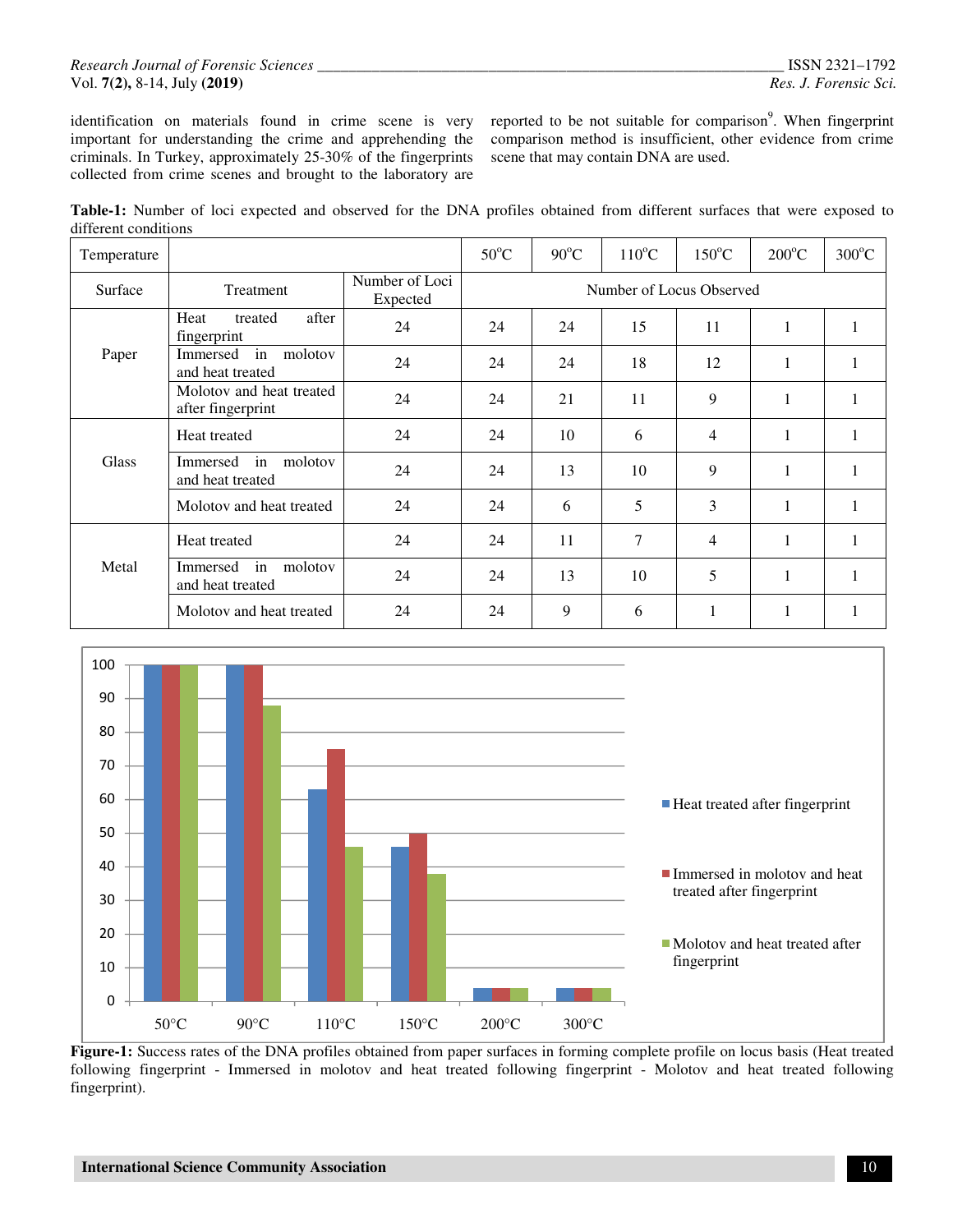

**Figure-2:** Success rates of the DNA profiles obtained from glass surfaces in forming complete profile on locus basis (Heat treated following fingerprint - Immersed in molotov and heat treated following fingerprint - Molotov and heat treated following fingerprint).



**Figure-3:** Success rates of the DNA profiles obtained from metal surfaces in forming complete profile on locus basis (Heat treated following fingerprint - Immersed in molotov and heat treated following fingerprint - Molotov and heat treated following fingerprint).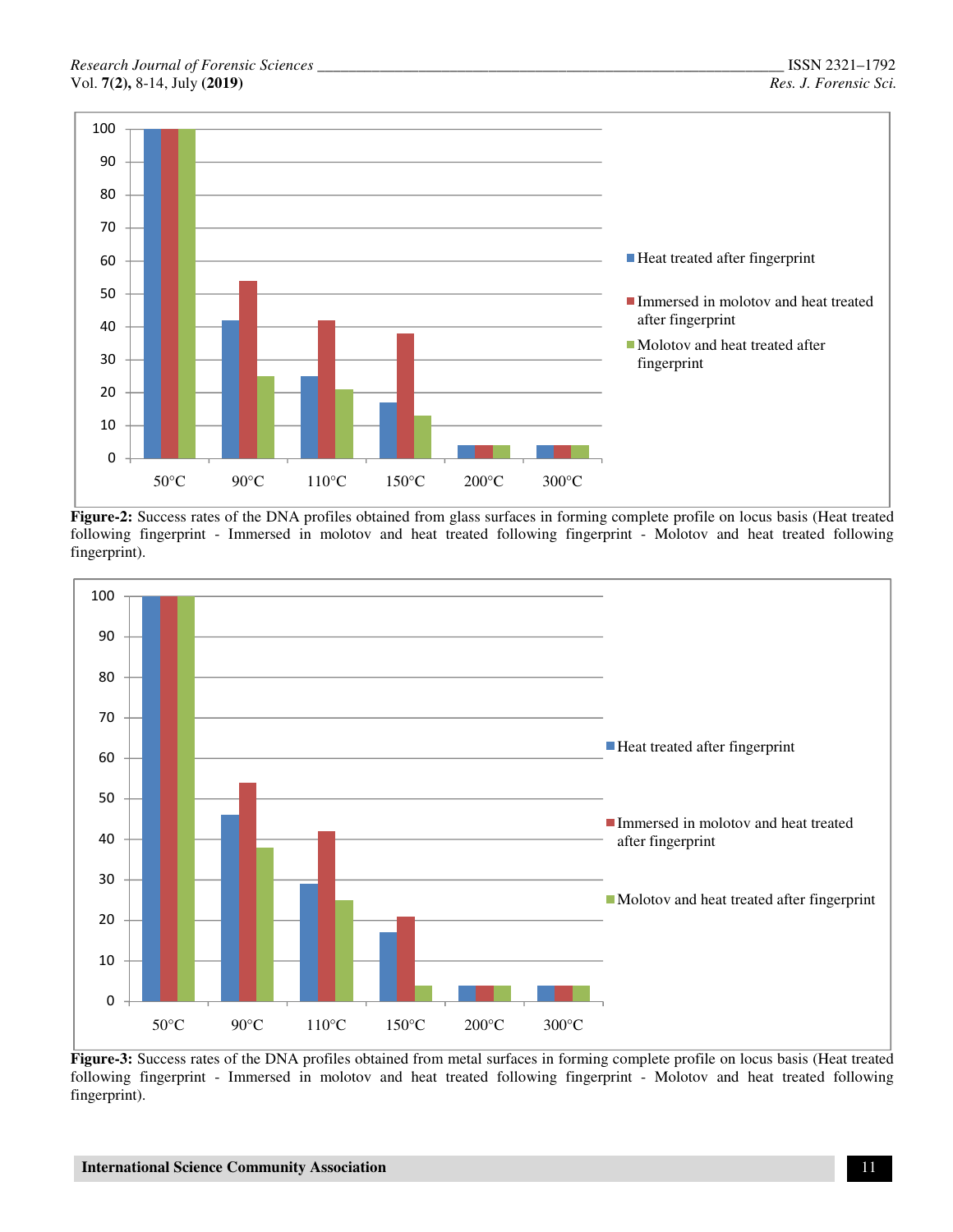

**Figure-4:** DNA profile of the sample obtained from paper surface exposed to 90°C heat.

Glass, metal and paper surfaces were used in this research as they are commonly used in daily life, they can be easily supplied and they are the surfaces where the molotov fluid and explosive mixtures may come into contact. Comparison of the surfaces showed that glass surfaces gave the best results for the development of fingerprint suitable for comparison. Metal and paper surfaces followed, respectively. According to the studies reporting that glass surfaces give much better results, the porous structure of the surface increases perspiration rate. This both ensures clear papilla lines and enables deposition of a greater amount of epithelial<sup>10</sup>.

Temperature can adversely affect the development of the resultant fingerprint. Temperatures above  $200^{\circ}$ C are sufficient to destroy the organic compounds of the fingerprint $11,12$ .

While the temperature variable was the same in all conditions, fingerprint development results changed depending on the environmental conditions, which may be due to contamination $13$ . It was seen in the study that, an oily layer was formed on surfaces immersed in molotov fluid, which had positive effect on the development of the fingerprint on the surface. However; contamination of the fingerprints on the surface with molotov fluid had an adverse effect on the permanence of fingerprints.

In the study conducted by Shelef et al. using different molotov components, it was determined that gasoline and diesel fuels formed a protective layer on the surface. It was proven that fingerprints left on surfaces contaminated with these easily available types of fuels, gave high quality results $^{14}$ .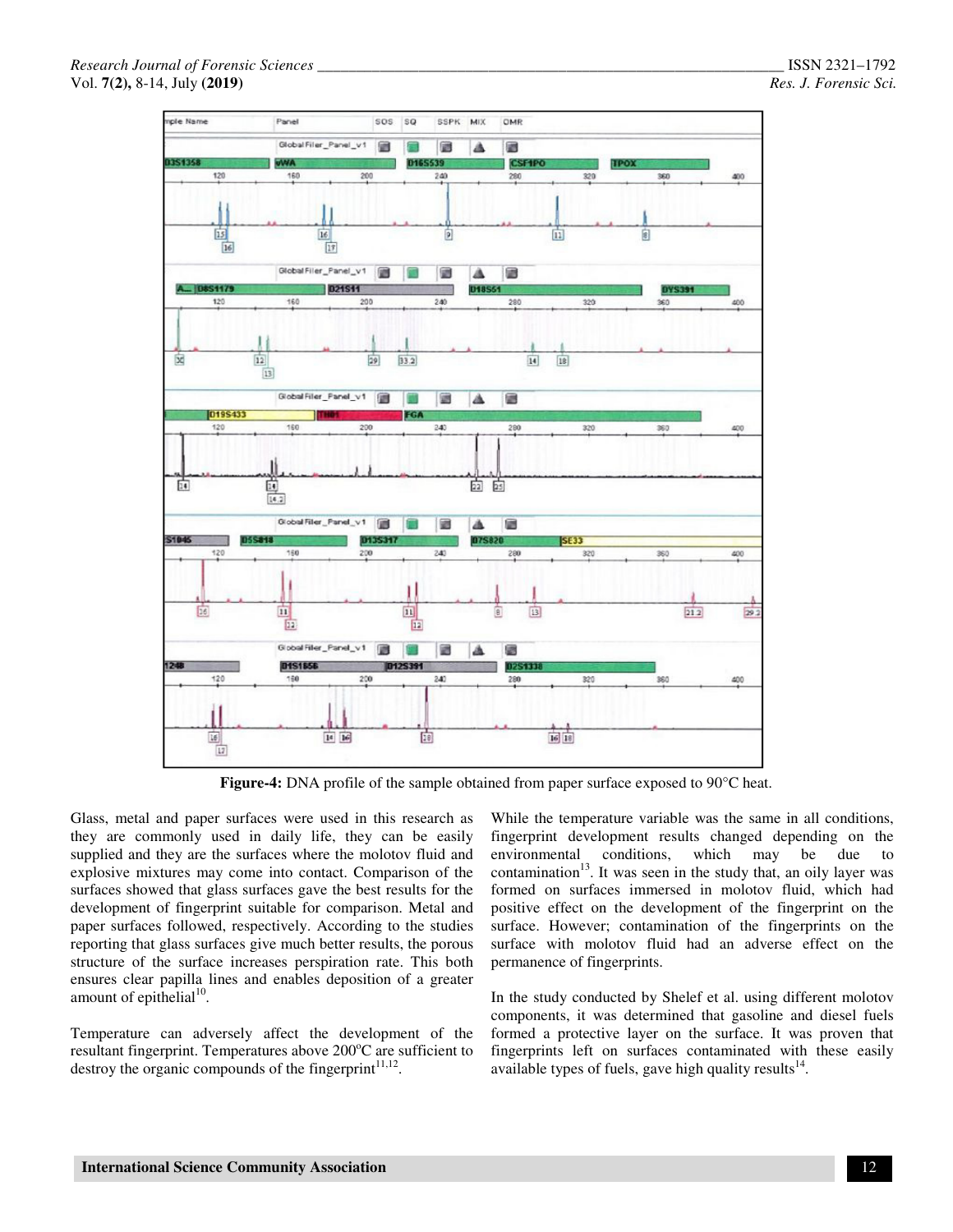To the best of our knowledge; there is no literature study resembling ours but the effect of the chemicals used in the development of fingerprints and the effect of different lengths of light were mostly discussed. In the experimental research conducted by Kumar et al., the fingerprint was developed on blood stain using various chemicals (Rodamine 6G, ninhydrin, crystalline violet and silver nitrate etc.) and STR analysis was performed on the DNA obtained and it was reported that the use of silver nitrate in particular reduced the DNA amount that could be harvested $15$ .

In another study conducted by Gardner S.J. et al., the effect of different temperature parameters on the development of fingerprint was investigated and results were reported to be obtained on different surfaces at  $300^{\circ}$  C, but no relevant DNA analysis was made<sup>16</sup>.

Ostojik et al. analyzed the effect the duration of permanence on various surfaces had on profiling by performing STR analysis on 900 fingerprint samples. According to the results they found that more than 50% of the profile could be identified from fingerprints up to 40 days. They also found that the profiles obtained from glass surfaces were better than plastic and paper. The fact that our results do not sufficiently overlap with the findings obtained by Ostojik et al. in their STR analysis, is assumed to be due to the success of the GlobalFiler™ kit in identification, thanks to its utilisation of short amplicon regions<sup>4</sup>.

Whether identification was made or not, the fingerprints samples from potential crime scenes were exposed to DNA analysis in our study. In this way, the temperature ranges and the conditions in which DNA could be obtained from the organic molecules and epithelial cells in the fingerprint were determined. The results achieved according to these findings showed that; the paper, glass and metal surfaces which were exposed to three phases and then sampled, gave complete profiles suitable for comparison at  $50^{\circ}$ C, whereas the paper surface (treated with heat following fingerprint and immersed in molotov fluid and treated with heat following fingerprint) gave complete profiles suitable for comparison at 90°C. On all surfaces and at all temperatures, the gender-identifying locus, amelogenin, was observed. All analysis results showed that amplicons yielding short products were more successful than amplicons yielding longer products, short locus gave better results. This finding overlaps with the findings of Opel et al. $^{17}$ .

# **Conclusion**

Thanks to the rapid developments and the qualified specialists in the struggle against crime and criminals, it has become possible to conduct comprehensive and multi-lateral research on the evidence collected from crime scenes. One of the important purposes of crime scene investigation is to investigate fingerprints in order to identify the offender. We believe that, this study, which is conducted for the first time in Turkey, could significantly contribute to the identification of attackers and clarification of the events particularly in terror acts.

# **Acknowledgements**

We would like to thank the Istanbul Provincial Directorate of Security and Istanbul University Scientific Research Unit for their support in this study.

# **References**

- **1.** Champod C., Lennard C., Margoti P. and Stoilovic M. (2004). Fingerprints and other skin ridge impressions. CRC Press LLC, Boca Raton, 35-47. ISBN: 978-14-98728-93- 95.
- **2.** Cheng C., Kirkbride T.E., Batchelder D.N., Lacey R.J. and Sheldon T.G. (1995). In situ detection and identification of trace explosives by Raman microscopy. *J. Forensic Sci.,* 40(1), 31-37.
- **3.** Rowell F., Seviour J., Lim A.Y., Elumbaring-Salazar C.G., Loke J. and Ma J. (2012). Detection of nitro-organic and peroxide explosives in latent finger marks by DART- and SALDI-TOF-mass spectrometry. *Forensic Sci. Int.,* 221(1), 84-91.
- **4.** Ostojic L. and Wurmbach E. (2017). Analysis of fingerprint samples, testing various conditions, for forensic DNA identification. *Sci. Justice,* 57(1), 35-40.
- **5.** Maynard P., Jenkins P.J., Edey C., Payne G., Lennard C., McDonagh A. and Roux C. (2009). Near infrared imaging for the improved detection of fingermarks on difficult surfaces. *Austr. J. Forensic Sci.,* 41(1), 43-62.
- **6.** Wickenheiser R.A. (2002). Trace DNA: Areview, discussion of theory, and application of the transfer of tracequantities of DNA through skin contact. *J. Forensic Sci.,* 47, 442-450.
- **7.** Alessandrini F., Cecati M., Pesaresi M., Turchi C., Carle F. and Tagliabracci A. (2003). Fingerprints as evidence for a genetic profile: morphological study on fingerprints and analysis of exogenous and individual factors affecting DNA typing. *J. Forensic Sci.,* 48, 586-592.
- **8.** Caragine T., Mikulasovich R., Tamariz J., Bajda E., Sebestyen J., Baum H. and Prinz M. (2009). Validation of testing and interpretation protocols for low template DNA samples using AmpFlSTR Identifiler. *Croat. Med. J.,* 50, 250-267.
- **9.** Karakus O. and Demir S. (2005). An alternative method for personal identification: Poroscopy. *Polis Bilim. Derg.,* 7(4), 15-33.
- **10.** Pesaresi M., Buscemi L., Alessandrini F., Cecati M. and Tagliabracci A. (2003). Qualitative and quantitative analysis of DNA recovered from fingerprints. *Int. Cong. Series.,* 1239(1), 947-951.
- **11.** Deans J. (2006). Recovery of fingerprints from fire scenes and associated evidence. *Science & justice: journal of the Forensic Science Society*, 46(3), 153-168.